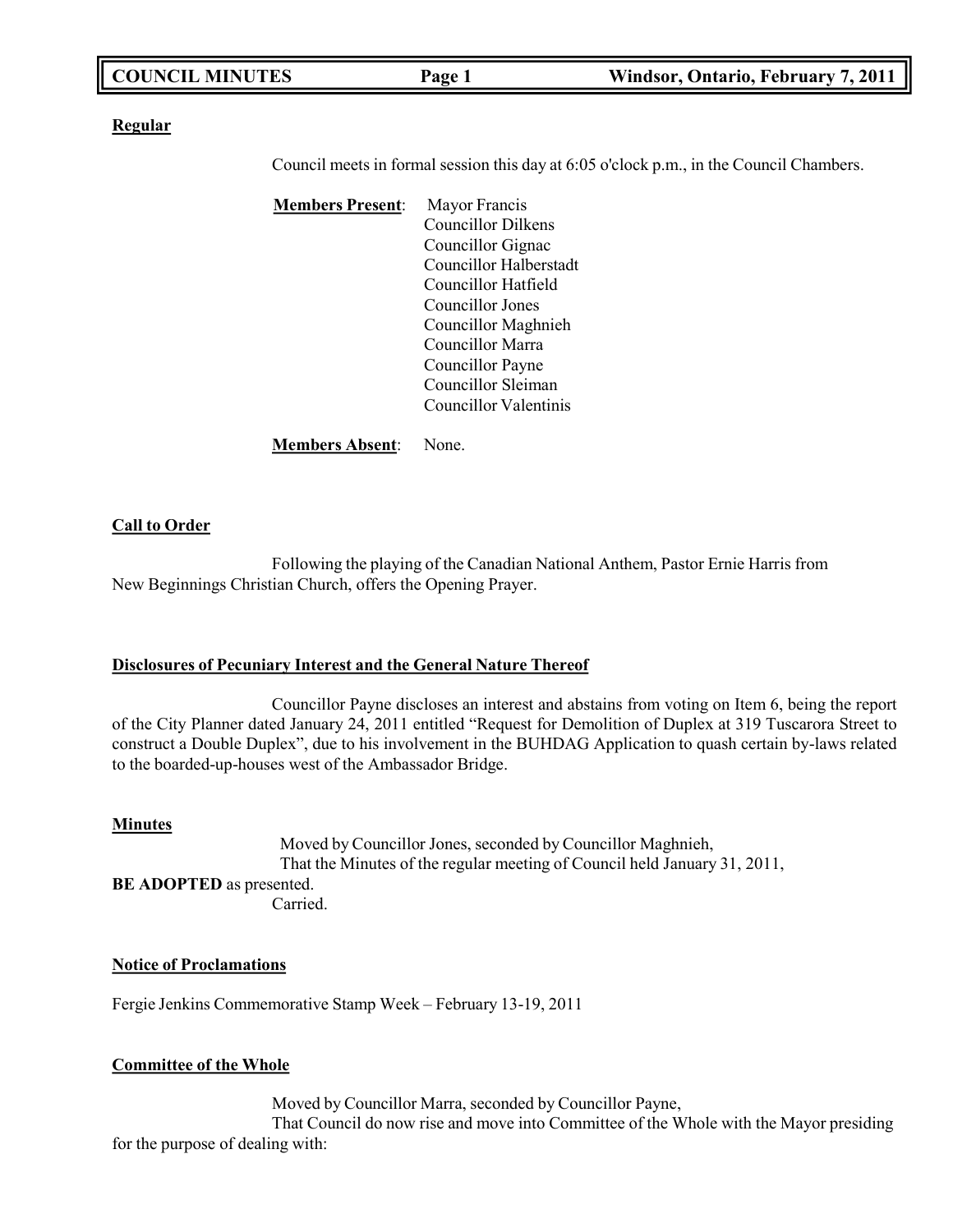- (a) communication items;
- (b) consent agenda;
- (c) hearing requests for deferrals or referrals of any items of business;
- (d) hearing presentations and delegations;
- (e) consideration of business items;
- (f) consideration of Committee reports:
	- (i) Report of Special In-Camera Meeting or other Committee as may be held prior to Council (if scheduled);
- (g) consideration of by-laws 24-2011 through 29-2011 (inclusive).

Carried.

## **Communications**

Moved by Councillor Sleiman, seconded by Councillor Valentinis,

**M37–2011** That the following Communication Items 1 to 3 and 5 to 7 inclusive, as set forth in the Council Agenda **BE REFERRED** as noted; that the Minutes of the Transit Windsor Board of Directors meeting held January 19, 2011 and the Minutes of the Windsor Chartabus Inc. meeting held January 19, 2011 **BE ADOPTED** as presented; and Communication No. 4 which is dealt with as follows:

## **Communication No.4:**

Moved by Councillor Halberstadt, seconded by Councillor Maghnieh, **M38-2011** That the correspondence from the Municipal Property Assessment Corporation (MPAC) dated December 17, 2010 respecting "Introduction to MPAC – Council Presentation" **BE RECEIVED**; and further, that the City Clerk **BE DIRECTED** to extend an invitation to attend an upcoming Council meeting for a Presentation.

Carried.

| Item           | From                                                          | Description                                                                                                                                                               |
|----------------|---------------------------------------------------------------|---------------------------------------------------------------------------------------------------------------------------------------------------------------------------|
| 1              | Ministry of Community<br>Safety and Correctional<br>Services  | Appointment of Ontario's new Fire Marshal.<br><b>Fire Chief</b><br>Note & File<br><b>SF2011</b>                                                                           |
| $\overline{2}$ | Ontario Association of<br>Fire Chiefs                         | Announcement of Commissioner of Community Safety with the Ministry<br>of Community Safety and Correctional Services.<br><b>Fire Chief</b><br>Note & File<br><b>SF2011</b> |
| $\overline{3}$ | Ontario Lottery and<br>Gaming Corporation<br>(OLG)            | Request to take part in Strategic Business Review, pertaining to the<br>modernization of gaming and Lottery.<br><b>Licence Commissioner</b><br>Note & File<br>MB/10895    |
| 4              | Municipal Property<br><b>Assessment Corporation</b><br>(MPAC) | Introduction to MPAC – Council Presentation.<br><b>Chief Financial Officer &amp; City Treasurer</b><br><b>COUNCIL DIRECTION REQUESTED</b><br><b>SF2011</b>                |
| 5              | City Planner                                                  | 2009-2010 Annual Report of the Inter Municipal Planning Consultation<br>Committee (IMPCC).<br>Note & File<br><b>MB2011</b>                                                |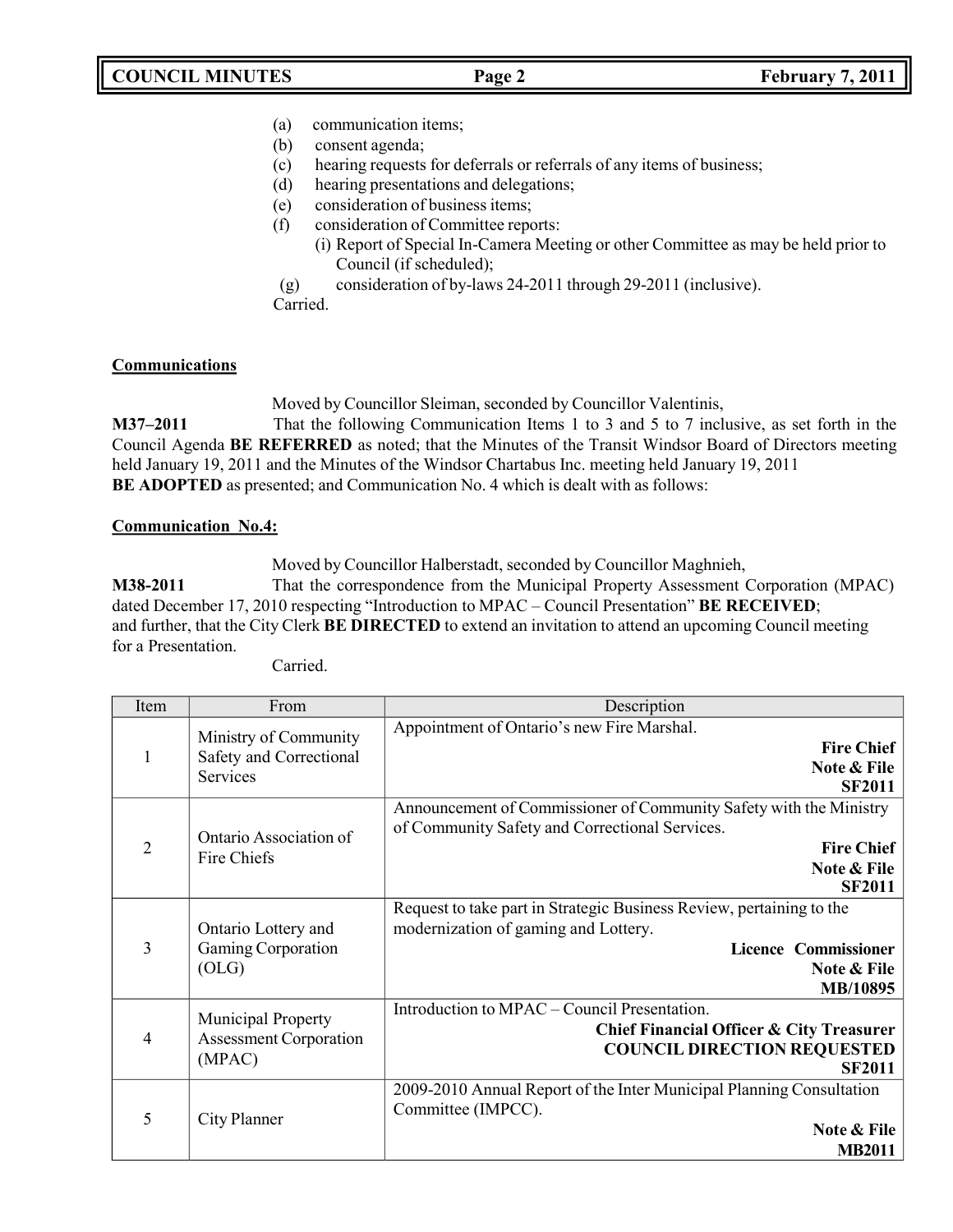**COUNCIL MINUTES Page 3 February 7, 2011**

| 6 | Transit Windsor Board of<br><b>Directors</b>         | Minutes of the Transit Windsor Board of Directors meeting held<br>January 19, 2011 and the minutes of the Windsor Chartabus Inc.<br>meeting held January 19, 2011<br><b>TO BE ADOPTED</b><br><b>MB2011</b> |
|---|------------------------------------------------------|------------------------------------------------------------------------------------------------------------------------------------------------------------------------------------------------------------|
| ⇁ | Windsor-Essex County<br><b>Environment Committee</b> | Minutes of meeting held January 6, 2011 ( <i>previously distributed</i> for<br>members of Council only) (copy available upon request)<br>Note & File<br><b>MB201</b>                                       |

Carried.

## **Consent Agenda**

Moved by Councillor Dilkens, seconded by Councillor Gignac,

That the following Consent Agenda and the recommendations contained in the administrative reports **BE APPROVED** as amended:

- Item 1 Great Canadian Beaver Fest 2011, June 3-5, 2011, Riverfront Festival Plaza and Riverfront Civic Terrace
- Item 2 Amendment to Building By-law 179-2008 Respecting the Issuance of Various Permits and the Scheduling of Inspections; Amendment to By-law 15-2010 Respecting Building Department Appointments
- Item 3 Vacant Land Lawn Maintenance Expenses
- Item 6 Request for Demolition of Duplex at 319 Tuscarora Street to construct a Double Duplex
- Item 7 Major F. A. Tilston VC Armoury Capital Expenditure Reserve
- Item 9 Award of Tender No. 139-10 Roof Replacement at Mackenzie Hall
- Item 10 DRIC Letter of Agreement relating to Storm and Sanitary Sewer for the Parkway between Her Majesty the Queen in right of the Province of Ontario as represented by the Ministry of Transportation and The Corporation of the City of Windsor
- Item 11 Application for Injunction against Unlicensed Tow Truck Company
- Item 14 2011 Revised Operating Budget Process and Timeline

Carried.

Councillor Payne discloses an interest and abstains from voting on Item No. 6.

## **Deferrals and/or Referrals and Withdrawals**

None requested.

## **Recruitment Process – Auditor General Position**

Moved by Councillor Dilkens, seconded by Councillor Gignac,

That the report of the Executive Director of Human Resources entitled "Recruitment Process – Auditor General Position" **BE REFERRED** to administration to provide options for outsourcing this function, and that this be brought back to Council for consideration at the February 28, 2011 meeting peremptory.

> The motion is put and is <u>lost.</u> Aye Votes: Councillors Dilkens, Gignac, Valentinis and Sleiman. Nay Votes: Councillors Halberstadt, Payne, Marra, Maghnieh, Hatfield and Jones.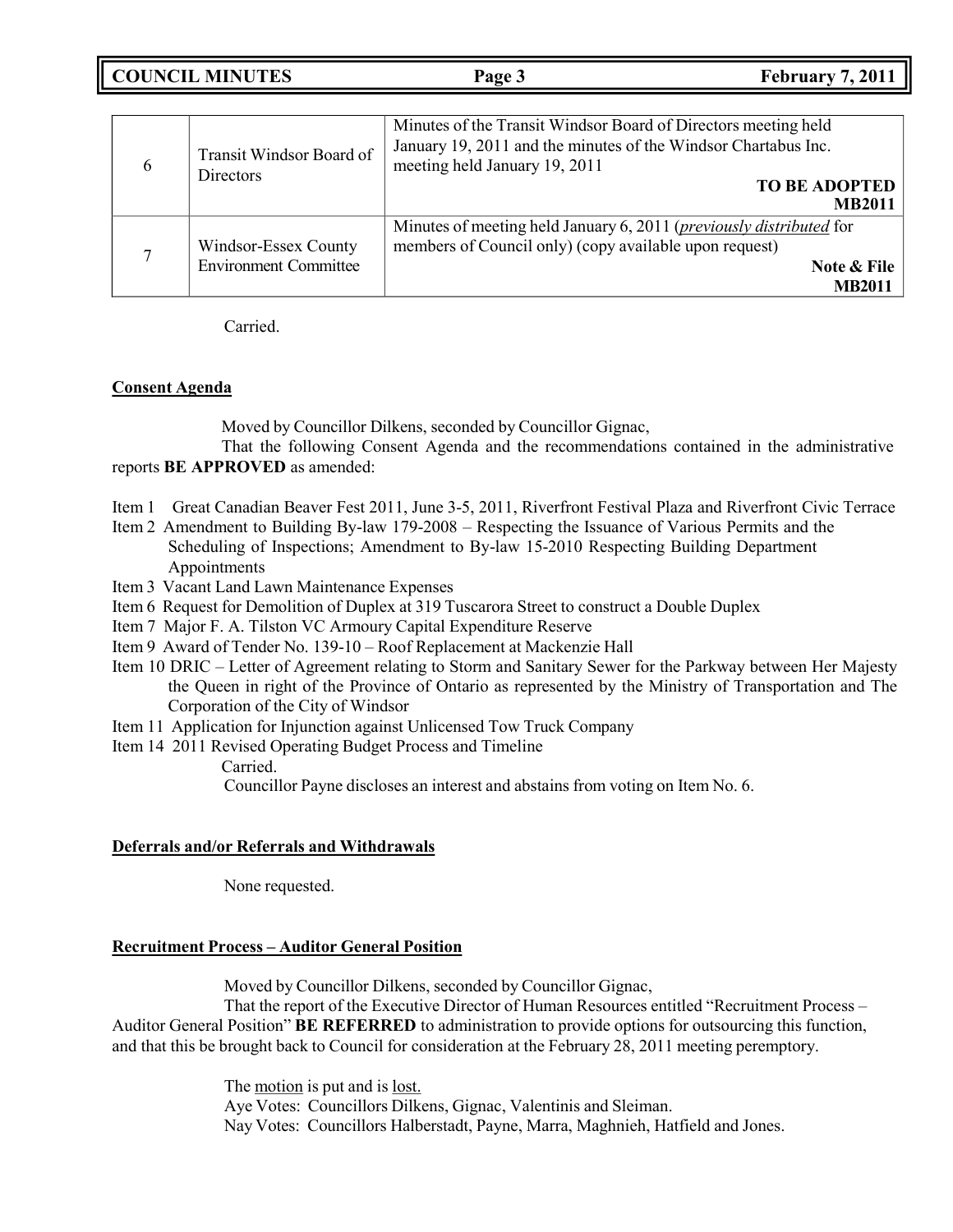| <b>COUNCIL MINUTES</b> |
|------------------------|
|------------------------|

Moved by Councillor Valentinis, seconded by Councillor Gignac,

That the report of the Executive Director of Human Resources dated February 1, 2011, entitled "Recruitment Process – Auditor General Position" **BE DEFERRED** to the February 28, 2011 meeting of Council to allow administration to provide further information on the London model respecting the Auditor General position.

> The motion is put and is lost. Aye Votes: Councillors Gignac, Sleiman, Valentinis and Dilkens. Nay Votes: Councillors Maghnieh, Halberstadt, Payne, Marra, Hatfield and Jones.

Moved by Councillor Hatfield, seconded by Jones,

**M42-2011** That further discussion regarding the report of the Executive Director of Human Resources dated February 1, 2011 pertaining to "Recruitment Process – Auditor General Position" **BE SUSPENDED** until later on in the agenda sequence, in order to allow Council to convene in-camera on this matter.

Carried.

#### **AS2011** 13

(For final disposition of this matter, see **Clause CR66/2011** in Schedule "A" attached hereto.)

## **DELEGATIONS**

#### **Responsible Pet Ownership / Licensing Cats**

## **Lori Coulter, Program Manager, S.O.S. (Spaying Our Strays)**

Lori Coulter, Program Manager, S.O.S. (Spaying Our Strays), appears before Council to request that Council implement a cat licensing program, provides a brief overview of the services provided by S.O.S. suggesting that a voluntary cat licensing program along with a voucher program can assist with the 40,000 stray and feral cats within the City limits, and concludes by asking Council to be part of the solution.

#### **Melanie Coulter, Executive Director, Windsor-Essex County Humane Society**

Melanie Coulter, Executive Director, Windsor-Essex County Humane Society, appears before Council to request that Council implement a cat licensing program, and suggests that Council must take action to address animal issues within the community, and concludes by requesting that Council consider the following: a voucher program for low income guardians, a voluntary cat licensing program, and a grant to the Humane Society to assist with the annual cost of the clinic.

Mayor Francis leaves the meeting at 7:53 o'clock p.m. and Councillor Gignac assumes the Chair.

Mayor Francis returns to the meeting at 8:01 o'clock p.m. and Councillor Gignac returns to her seat at the Council table.

#### **ACL/10884 4**

(For final disposition of this matter, see **Clause CR57/2011** in Schedule "A" attached hereto.)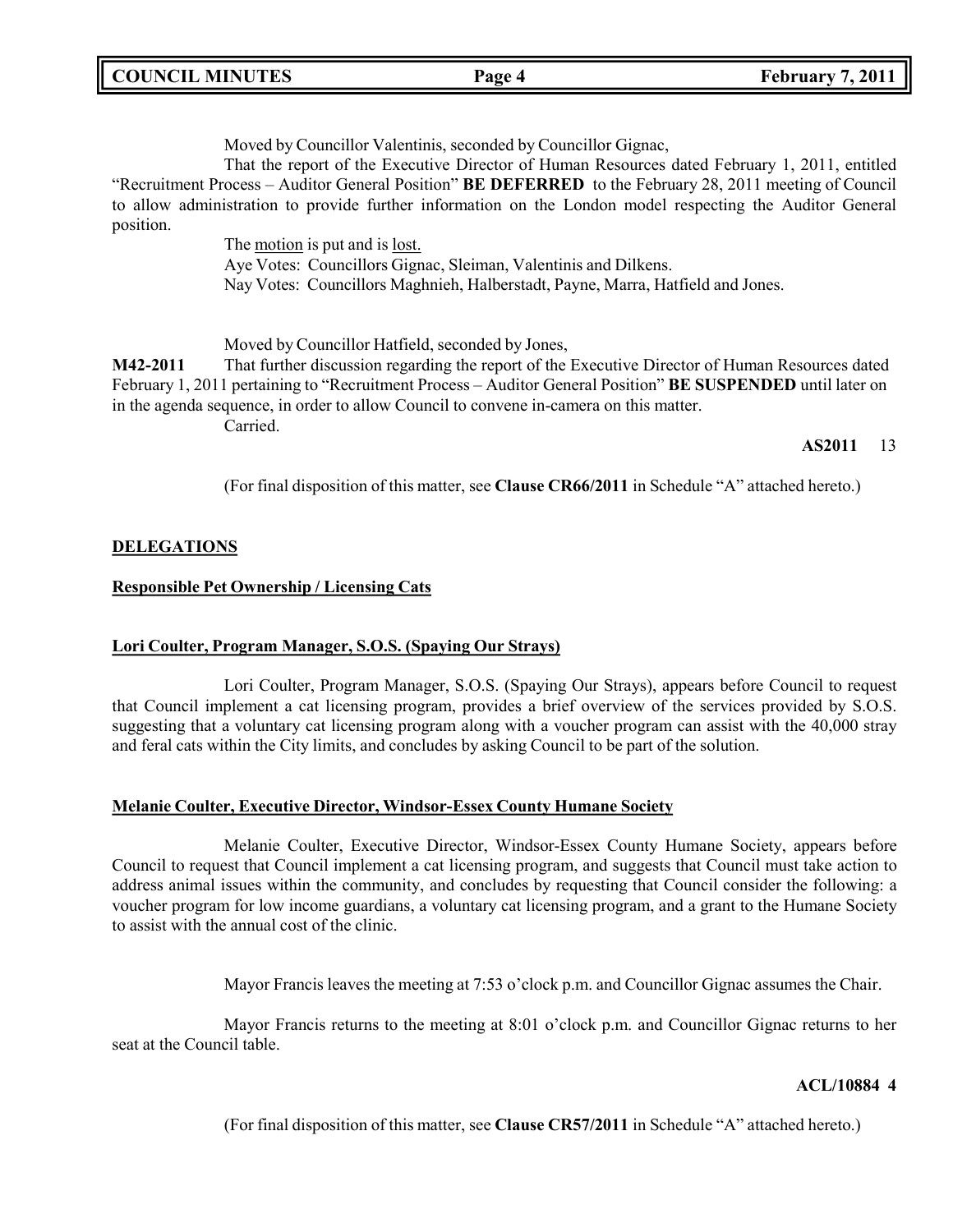## **Physician Recruitment Office**

## **Brian Gray, Executive Director, Harrow Health Centre-Family Health Team**

Brian Gray, Executive Director, Harrow Health Centre-Family Health Team, appears before Council to speak in support of the administrative recommendations pertaining to the continued funding of the Regional Physician Recruitment Office, suggesting that Windsor is the most underserviced area in Ontario, and concludes by stating that the continued funding of the program is a key element in recruiting new doctors to the area.

## **Brian Gregg, CAO, County of Essex**

Brian Gregg, CAO, County of Essex, appears before Council to speak in support of the administrative recommendations pertaining to the continued funding of the Regional Physician Recruitment Office, providing a brief overview of successes achieved to date in Windsor and Essex County, and concludes by stating the development of a community based operational funding model is required on a go forward basis.

## **Joan Mavrinac, Regional Physician Recruiter**

Joan Mavrinac, Regional Physician Recruiter, appears before Council and is available for questions regarding the Physician Recruitment Office.

Mayor Franics leaves the meeting at 9:10 o'clock p.m. and Councillor Dilkens assumes the Chair.

Mayor Francis returns to the meeting at 9:12 o'clock p.m. and Councillor Dilkens returns to his seat at the Council table.

## **MH/2860** 5

(For final disposition of this matter, see **Clause CR58/2011** in Schedule "A" attached hereto.)

## **Regular Business Items (for final disposition of these matters see Schedule "A" attached)**

Item 8 Report on the Expression of Interest: Disposition of Riverside Recreation & Memorial Centre, Adstoll Arena & Edward Street Neighbourhood Centre

Item 12 Consultant – Corporate Initiatives

## **Recruitment Process – Auditor General Position**

At the request of Council, it is agreed to recess the meeting to allow for Council to meet in-camera respecting the recruitment process for the Auditor General Position.

Council recesses at 9:30 o'clock p.m. in order to convene in-camera.

Council reconvenes at 10:02 o'clock p.m.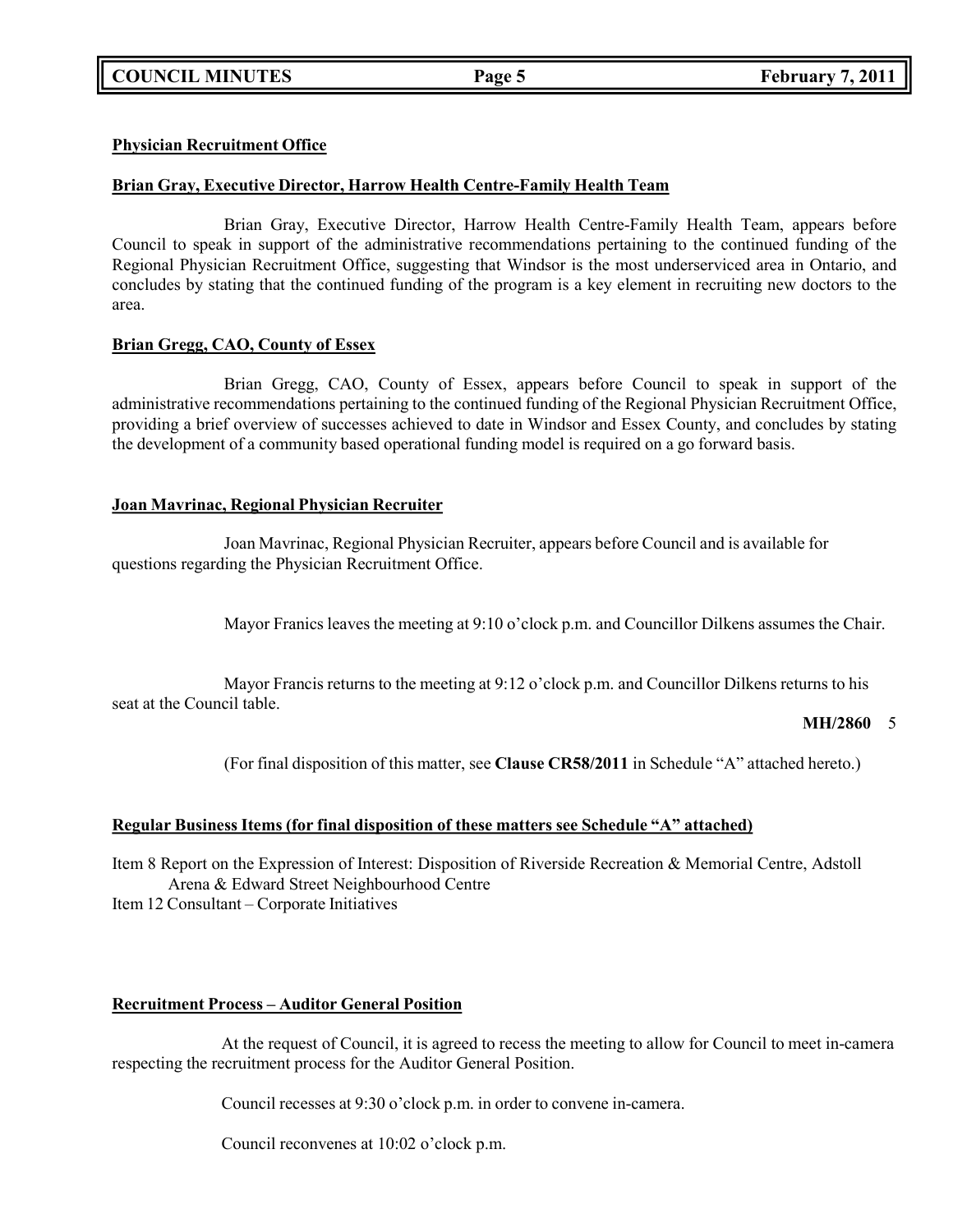| <b>COUNCIL MINUTES</b> | Page 6 | <b>February 7, 2011</b> |
|------------------------|--------|-------------------------|
|                        |        |                         |

Moved by Councillor Marra, seconded by Councillor Hatfield,

**M40-2011** That Rule 13.9(a) of the Procedure By-law regarding business not already before Council

**BE WAIVED** to permit the introduction of a motion for reconsideration without prior notice respecting the recruitment process for the Auditor General Position.

Carried.

Councillor Halberstadt voting nay.

Moved by Councillor Marra, seconded by Councillor Hatfield,

**M41-2011** That the following lost motion that was presented at the February 7, 201 Council meeting **BE RECONSIDERED**:

> That the report of the Executive Director of Human Resources entitled "Recruitment Process – Auditor General Position" **BE REFERRED** to administration to provide options for outsourcing this function, and that this be brought back to Council for consideration at the February 28, 2011 meeting peremptory.

Carried. Councillor Halberstadt voting nay.

## **AS2011 13**

(For final disposition of this matter, see **Clause CR66/2011** in Schedule "A" attached hereto.)

## **Consideration of Committee Reports**

|               | Moved by Councillor Jones, seconded by Councillor Maghnieh,                               |  |
|---------------|-------------------------------------------------------------------------------------------|--|
| M39-2011      | That the Report of the special In-camera meeting held February 7, 2011, <b>BE ADOPTED</b> |  |
| as presented. |                                                                                           |  |
|               | Carried.                                                                                  |  |

ACO2011

#### **By-laws**

Moved by Councillor Marra, seconded by Councillor Payne,

That the following By-laws No. 24-2011 through 29-2011 (inclusive), be introduced and read a first and second time:

| 24-2011 | "A BY-LAW TO FURTHER AMEND BY-LAW NUMBER 8600 CITED AS THE CITY OF<br>WINDSOR ZONING BY-LAW" |
|---------|----------------------------------------------------------------------------------------------|
| 25-2011 | "A BY-LAW TO ADOPT AMENDMENT NO. 80 TO THE OFFICIAL PLAN OF THE CITY<br>OF WINDSOR"          |
| 26-2011 | "A BY-LAW TO NUMBER 8600 CITED AS THE CITY OF WINDSOR ZONING BY-LAW"                         |
| 27-2011 | "A BY-LAW TO NUMBER 8600 CITED AS THE CITY OF WINDSOR ZONING BY-LAW"                         |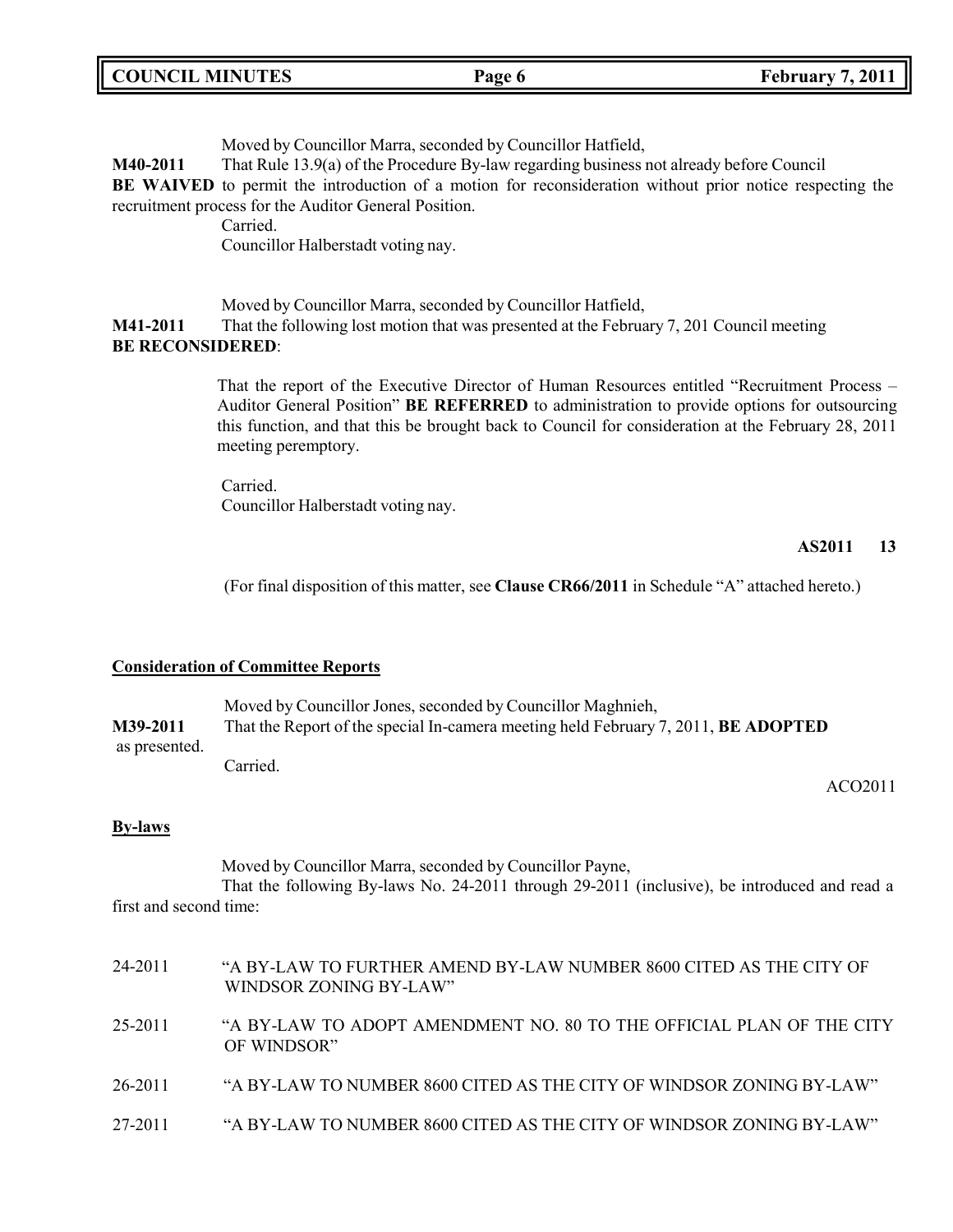**COUNCIL MINUTES Page 7 February 7, 2011**

28-2011 "A BY-LAW TO FURTHER AMEND BY-LAW NUMBER 8600 CITED AS THE CITY OF WINDSOR ZONING BY-LAW"

29-2011 "A BY-LAW TO CONFIRM THE PROCEEDINGS OF THE COUNCIL OF THE CORPORATION OF THE CITY OF WINDSOR AT ITS MEETING HELD ON THE SEVENTH DAY OF FEBRUARY, 2011"

Carried.

Moved by Councillor Sleiman, seconded by Councillor Valentinis,

That the Committee of the Whole does now rise and report to Council respecting the business items considered by the Committee:

- 2) Consent Agenda (as amended)
- 3) Items Deferred
- Items Referred
- 4) Consideration of the Balance of Business Items (see Schedule "A")
- 5) Committee Reports (as presented)
- 6) By-laws given first and second readings (as presented)

Carried.

#### **Notices of Motion**

None presented.

#### **Third Reading of By-laws**

Moved by Councillor Dilkens, seconded by Councillor Gignac,

That the following By-laws No. 24-2011 through 29-2011 (inclusive), having been read a first and second time be now read a third time and finally passed and that the Mayor and Clerk **BE AUTHORIZED** to sign and seal the same notwithstanding any contrary provision of the Council.

Carried.

#### **Petitions**

None presented.

## **Council Questions**

Moved by Councillor Jones, seconded by Councillor Maghnieh,

**M43-2011** That the Council Questions arising from the previous meeting of Council and listed by the Clerk **BE NOW CONSIDERED** for purposes of discussion , and further, that the Administration **BE DIRECTED** to proceed with the necessary actions to respond to the Council Questions consistent with Council's instructions. Carried.

ACOQ2011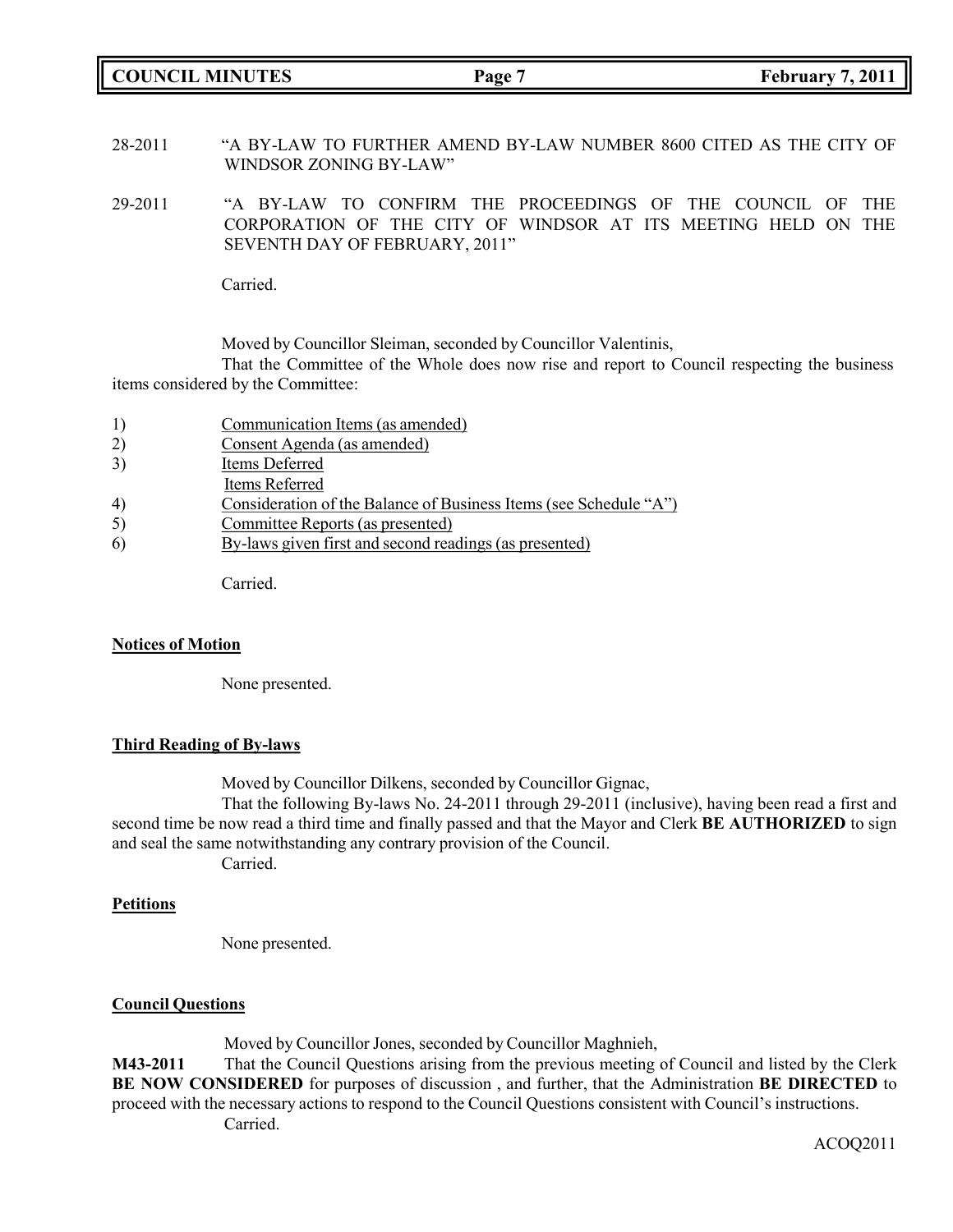# **COUNCIL MINUTES Page 8 February 7, 2011**

## **Adjournment**

of the Mayor. Moved by Councillor Marra, seconded by Councillor Payne, That this Council meeting stand adjourned until the next regular meeting of Council or at the call Carried.

Accordingly, the meeting is adjourned at 10:12 o'clock p.m.

MAYOR

CITY CLERK

THIS IS A DRAFT COPY

## DEPUTY CITY CLERK/SENIOR MANAGER OF COUNCIL SERVICES

SUPERVISOR OF COUNCIL SERVICES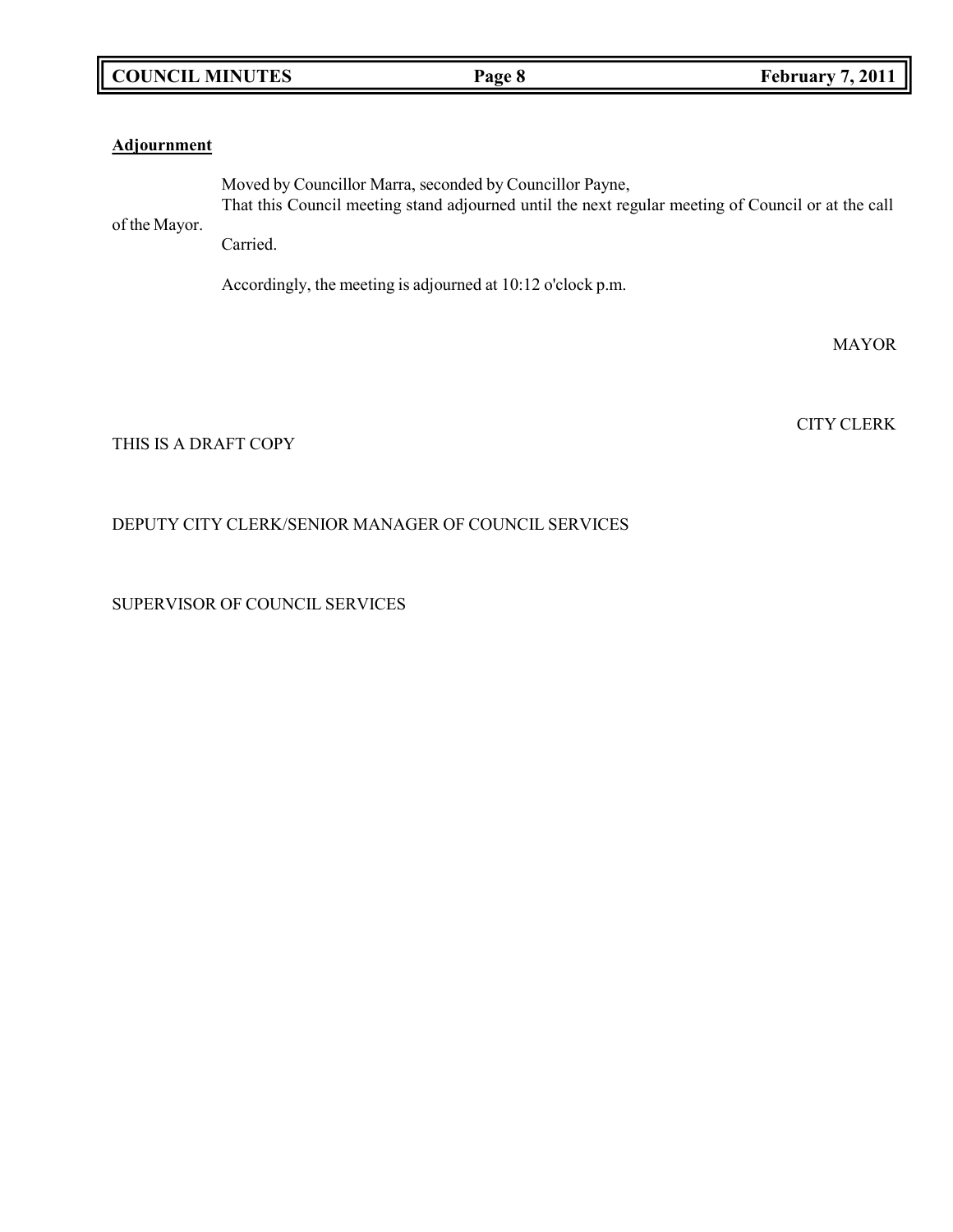# **COUNCIL MINUTES Page 9 February 7, 2011**

Dilkens Gignac

#### CR54/2011

That the request from Beaverfest Ltd. to have the Great Canadian Beaver Fest 2011 take place at the Riverfront Festival Plaza and the Riverfront Civic Terrace on June 3 to June 5, 2011 **BE APPROVED** and further, that the festival **BE DESIGNATED** a Significant Municipal Event, for the purpose of applying for a Special Occasion Permit (SOP), subject to the standard Special Events Terms and Conditions previously approved by Council.

Carried.

Report Number **15060 SR/10864 C1**

Dilkens Gignac

## CR55/2011

That City Council **AMEND** the Building By-law No. 179-2008 by deleting Schedules A to J inclusive and substituting new Schedules A to J inclusive to reflect recent legislative changes, and further, **AMEND** the Building Officials Appointment By-law No. 15-2010.

Carried.

Report Number **15039 SB2011 C2**

Dilkens Gignac

## CR56/2011

THAT Council **APPROVE** a transfer to the Facility Operations Division Operating dept id 0122618, of \$141,677 from the Capital Expenditure Reserve (Fund 160) to fund the lawn maintenance and grounds upkeep of vacant land owned by the City of Windsor.

Carried.

Report Number **15033 SR2011 C3**

Payne Halberstadt

## CR57/2011

That the report of the CityClerk/Licence Commissioner dated January 24, 2011 entitled "Responsible Pet Ownership/Licensing Cats" in response to M198-2008 **BE ADOPTED IN PRINCIPLE**, subject to a further report on administrative and budgetary issues regarding:

- 1. Voluntary Licensing of Cats;
- 2. Grant Funds to Humane Society;
- 3. Implement Voucher Program;
- 4. Implementation of the licensing of breeders.

Carried.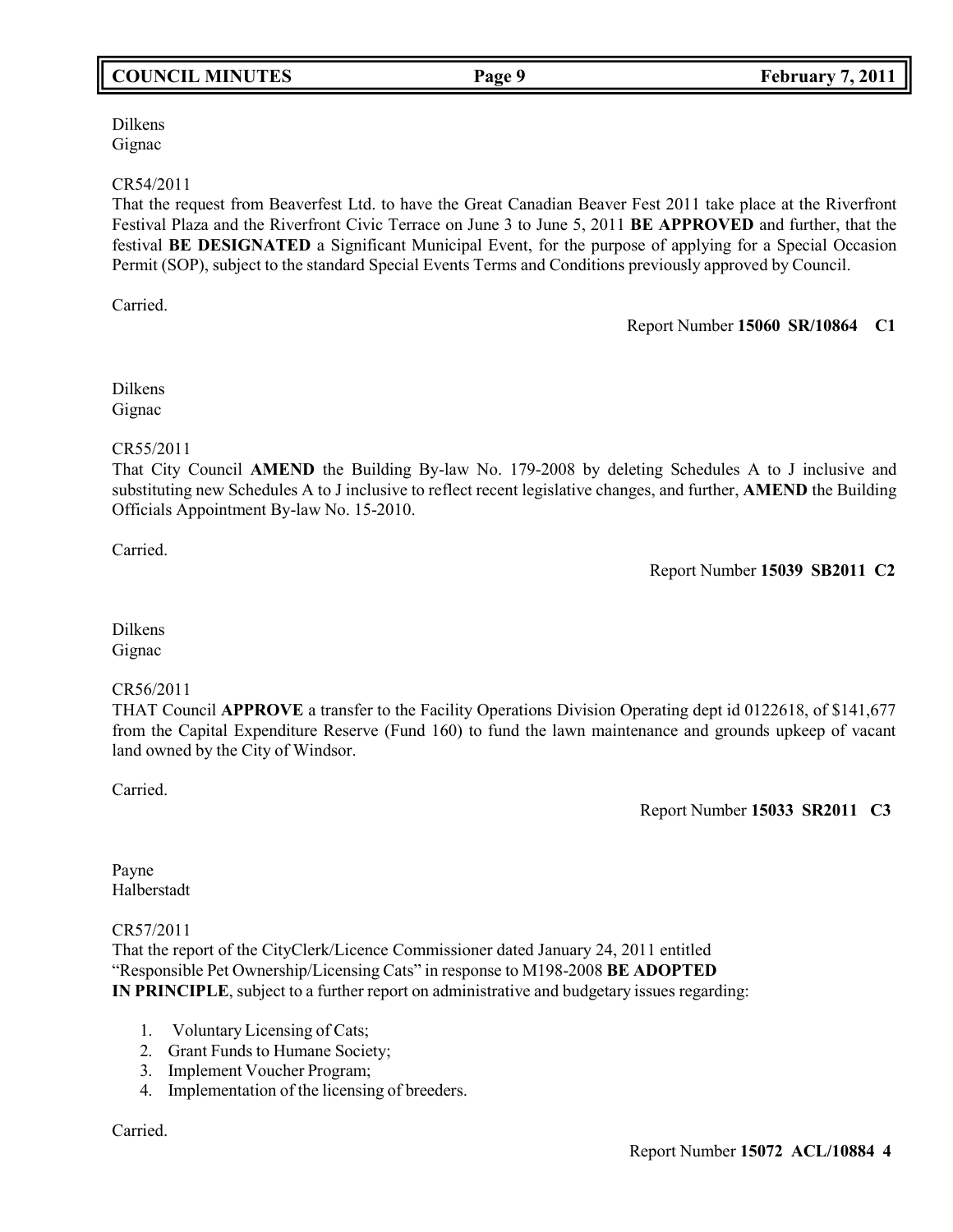Maghnieh Marra

## CR58/2011

**THAT** City Council **APPROVE** the continued funding of the Regional Physician Recruitment Office until December 31, 2011 at the current annual funding level of \$142,000, to be funded from one-time Capital funding from the pay-as-you-go funds, with the understanding that this funding is for 2011; and

**THAT** the Physician Recruitment/Retention Steering Committee **BE REQUESTED** to engage in discussions with the City of Windsor, County of Essex and community partner agencies in an effort to develop a new operational and funding model for Regional Physician Recruitment Office; and

**THAT** the Physician Recruitment/Retention Steering Committee **BE REQUESTED** to provide a report to City Council containing the results of the discussions with the City of Windsor, County of Essex and the community partner agencies regarding the Regional Physician Recruitment Office prior to the commencement of the 2012 Budget Process.

Carried.

Report Number **15074 MH/2860 5**

## Dilkens Gignac

## CR59/2011

- I. That the application made by Aubin Freeman of Aubin Enterprise Windsor Limited, for the request of an exemption from the Howard-Erie Neighbourhood Improvement Programme Area Demolition Control By-law 9198 for 319 Tuscarora Street **BE GRANTED;**
- II. That in accordance with Section 6 of the Demolition Control By-law 9198 the following **BE APPLIED** to the property located at 319 Tuscarora:
	- (a) "That the applicant for the demolition permit construct and substantially complete the new building to be erected on the site of the residential property to be demolished by not later than such date as may be determined by Council, provided, however, that such date is not less than two (2) years from the day of demolition of the existing residential property is commenced; and
	- (b) That on failure to complete the new building within the time specified in the permit issued under Section 5, the Clerk shall be entitled to enter on the collectors roll, to be collected in like manner as municipal taxes, such sum of money as may be determined by council but not in any case to exceed the sum of twenty-thousand dollars (\$20,000) for each dwelling unit contained in the residential property in respect of which the demolition permit is issued, and such sum shall, until payment is issued, and such sum shall, until payment thereof, be a lieu or charge upon the land in respect of which the permit to demolish the residential property is issued."

Carried.

Councillor Payne discloses an interest and abstains from voting on this matter.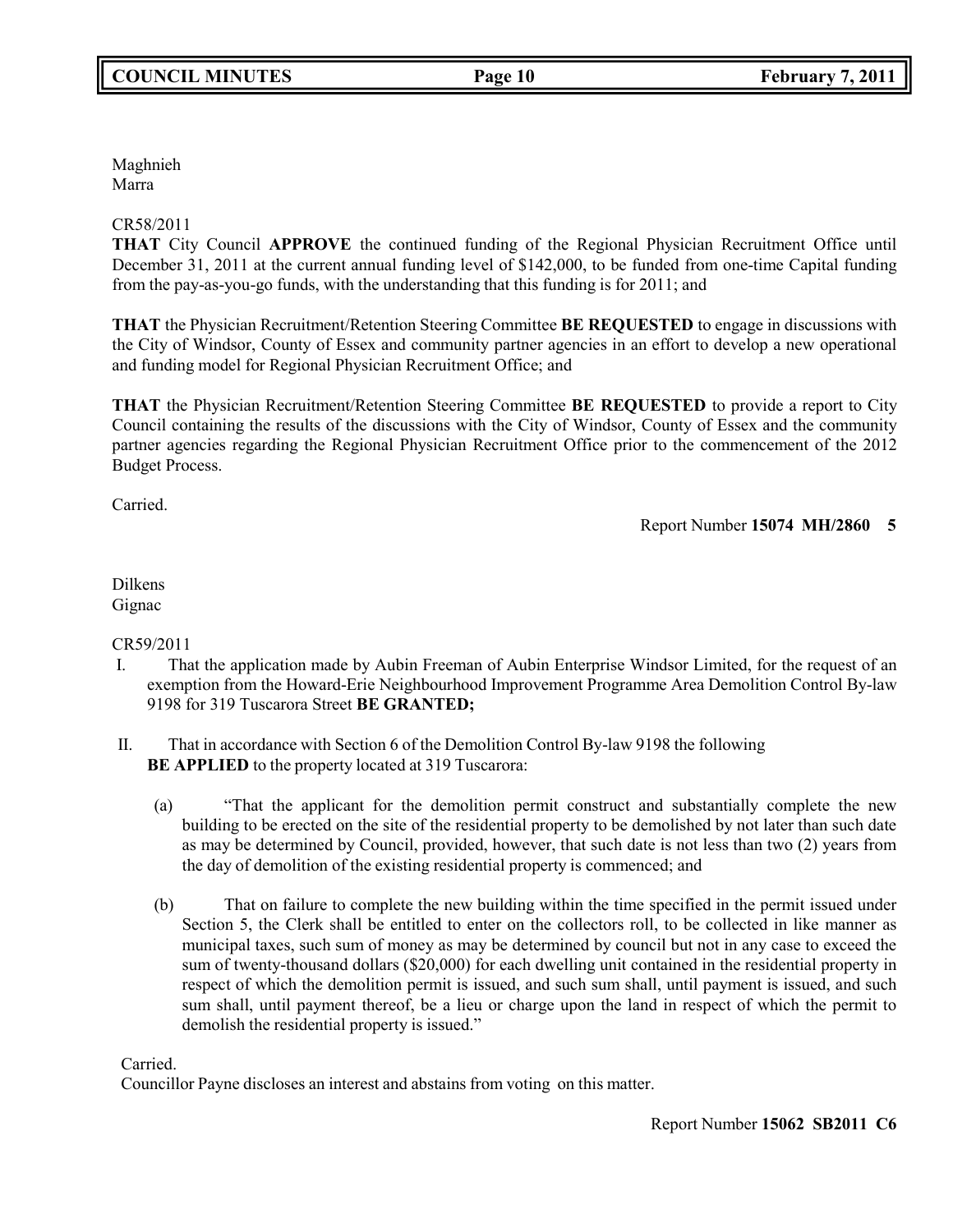Dilkens Gignac

## CR60/2011

That City Council **APPROVE** the establishment of a Reserve Fund for the Major F.A. Tilston, VC Armoury and Police Training Centre to fund capital repairs and improvements for the facility; and

That the Windsor Police Service **BE AUTHORIZED** to transfer \$45,000 on an annual basis to the reserve fund; and

That the Chief Financial Officer & City Treasurer **BE AUTHORIZED** to transfer \$270,000 from the Deferred Revenue Account (1303) to the Reserve Fund for the Major F.A. Tilston, VC Armoury and Police Training Centre.

Carried.

Report Number **15034 AFB/10824 C7**

#### Gignac Hatfield

## CR61/2011

- I. THAT in order to gauge private sector interest regarding the future redevelopment of the Edward Street Neighbourhood Centre site, Adstoll Arena site and Riverside Recreation and Memorial Centre site, Administration **BE DIRECTED** to dispose of these three sites in keeping with the requirements of the Property Disposal By-law 247-2007; and
- II. THAT Administration **BE DIRECTED** to obtain an independent property appraisal(s) for each site; and
- III. THAT the values of the appraisals **BE BROUGHT BACK TO COUNCIL** for its review prior to listing the sites on MLS; and
- IV. THAT Administration **BE DIRECTED** to tender out the demolition of the Riverside Recreation and Memorial Centre in order that the building may be demolished prior to the property's sale under the Multiple Listing Service.

Carried.

Report Number **15046 SR2011 8**

Dilkens Gignac

CR62/2011

That Council **ACCEPT** the low tender, as submitted by *Roof Tile Management Inc*. in the amount of \$599,000 plus the non refundable HST of \$10,542 to restore the roof at Mackenzie Hall, 3277 Sandwich St., in accordance with the drawings and specifications; and

That Council **APPROVE** a pre-commitment of \$106,579 to the 2011 Capital Budget for project 7073051 – Mackenzie Hall in order to complete the funding for this project; and further,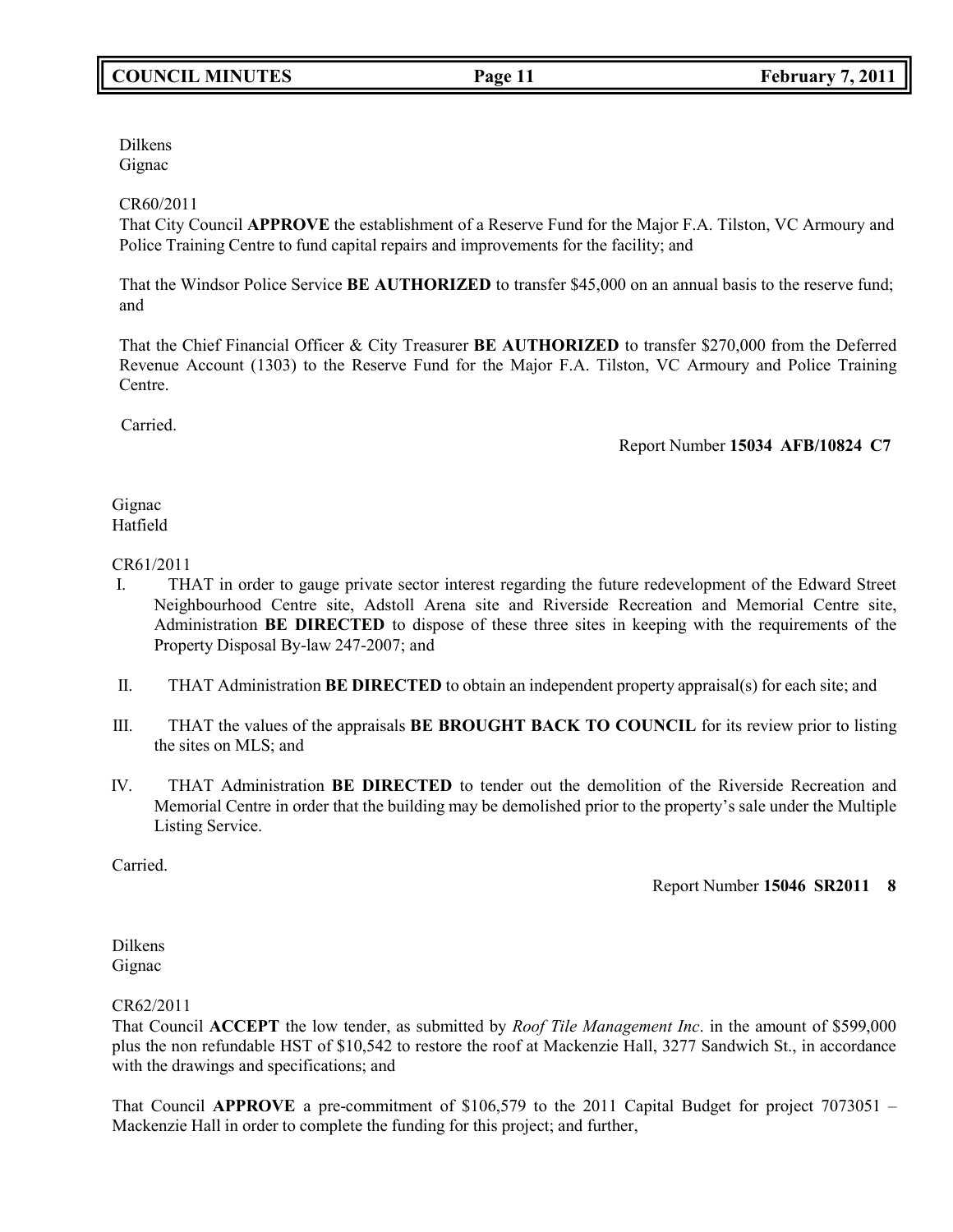| <b>COUNCIL MINUTES</b> | Page 12 | <b>February 7, 2011</b> |
|------------------------|---------|-------------------------|
|                        |         |                         |

**THAT** the Chief Administrative Officer and the City Clerk **BE AUTHORIZED** to sign a contract with the lowest tender, *Roof Tile Management Inc*. satisfactory in form to the City Solicitor, in technical content to the Executive Director of Parks & Facilities and in financial content to the City Treasurer and Chief Financial Officer.

Carried.

Report Number **15058 SR/10885 C9**

Dilkens Gignac

CR63/2011

THAT the report of the City Solicitor regarding the Letter of Agreement relating to the relocation and maintenance of the Storm and Sanitary Sewers for the proposed Windsor Essex Parkway ("Parkway") between Her Majesty the Queen in right of the Province of Ontario as represented by the Ministry of Transportation ("MTO") and The Corporation of the City of Windsor ("City") **BE RECEIVED** for information; and that

The Chief Administrative Officer and the City Clerk **BE AUTHORIZED** to sign the Letter of Agreement relating to the relocation and maintenance of the Storm and Sanitary Sewers for the proposed Windsor Essex Parkway between Her Majesty the Queen in right of the Province of Ontario as represented by the Ministry of Transportation and The Corporation of the City of Windsor, as attached as *Appendix "A"* to the Private & Confidential Memo on the same matter and dated February 7, 2011.

Carried.

Report Number **15082 ST/8821 C10**

Dilkens Gignac

## CR64/2011

That the report of the Manager of Compliance and Enforcement **BE RECEIVED** for information and that the City Solicitor **BE AUTHORIZED** to proceed with an Application for an Injunction restraining an unlicensed Tow Truck Company from continuing to operate an unlicensed towing service within the City of Windsor; and further,

That Council **DELEGATE TO ADMINISTRATION** the authority to process, and make decisions on Applications for injunctions, and that the City Solicitor **BE REQUESTED** to amend the necessary By-law accordingly.

Carried.

Report Number **15080 ACL/10663 C11**

Marra Valentinis

#### CR65/2011

THAT City Council **APPROVE** a sole – source consulting engagement to an upset limit of \$100,000, in accordance with terms of reference provided by Mr. M. Mueller, as described in his proposal, attached as Appendix A to this council report dated February 2, 2011, submitted by the Chief Administrative officer;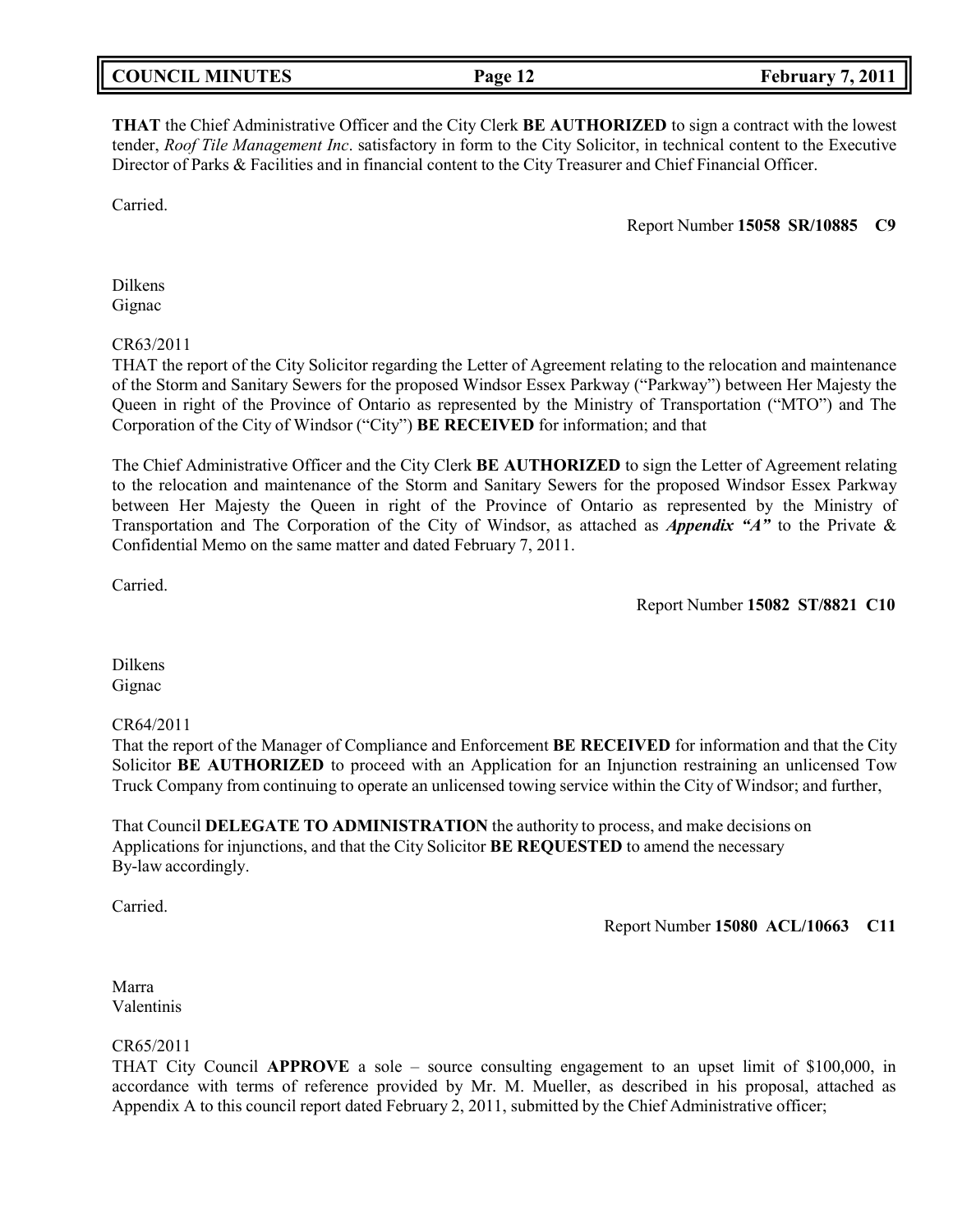# **COUNCIL MINUTES Page 13 February 7, 2011**

That the City Clerk and Chief Administrative Officer **BE AUTHORIZED** to execute an agreement with Mr. Mueller satisfactory in technical content to the Chief Administrative Officer, in legal content to the City Solicitor, and in financial content to the City Treasurer and Chief Financial Officer;

THAT City Council **REFER** the previously prepared SDR Shared Services Project charter to Mr. Mueller for his consideration as reference in this engagement; and,

THAT Mr. Mueller, in conjunction with the CAO and CEO's of the identified corporation entities, **BE DIRECTED** to report to City Council regarding the results of step 1 and 2- as identified in his proposal, prior to proceeding to step  $3$  – implementation stage.

Carried.

At the request of Mayor Francis, a recorded vote is taken.

## RESULTS OF RECORDED VOTE:

| In Favour | Councillors, Gignac, Sleiman, Payne, Maghnieh, Hatfield, Marra,<br>Dilkens, Valentinis, Jones and Mayor Francis |
|-----------|-----------------------------------------------------------------------------------------------------------------|
| Opposed   | Councillor Halberstadt                                                                                          |
| Abstain   | None                                                                                                            |
| Absent    | None                                                                                                            |

## Report Number **15083 MB2011 12**

#### Marra Dilkens

#### CR66/2011

That the report of the Executive Director of Human Resources entitled "Recruitment Process – Auditor General Position" **BE REFERRED** to administration to provide options for outsourcing this function, and that this be brought back to Council for consideration at the February 28, 2011 meeting peremptory.

Carried. Councillor Halberstadt voting nay.

Report Number **15081 AS2011 13**

Dilkens Gignac

#### CR67/2011

THAT Council **APPROVE** the revised budget process & timeline for the development of the 2011 Operating Budget and the final budget document description as outlined in the report of the Chief Financial Officer & City Treasurer dated February 2, 2011.

Carried.

Report Number **15085 AFB/10824 C14**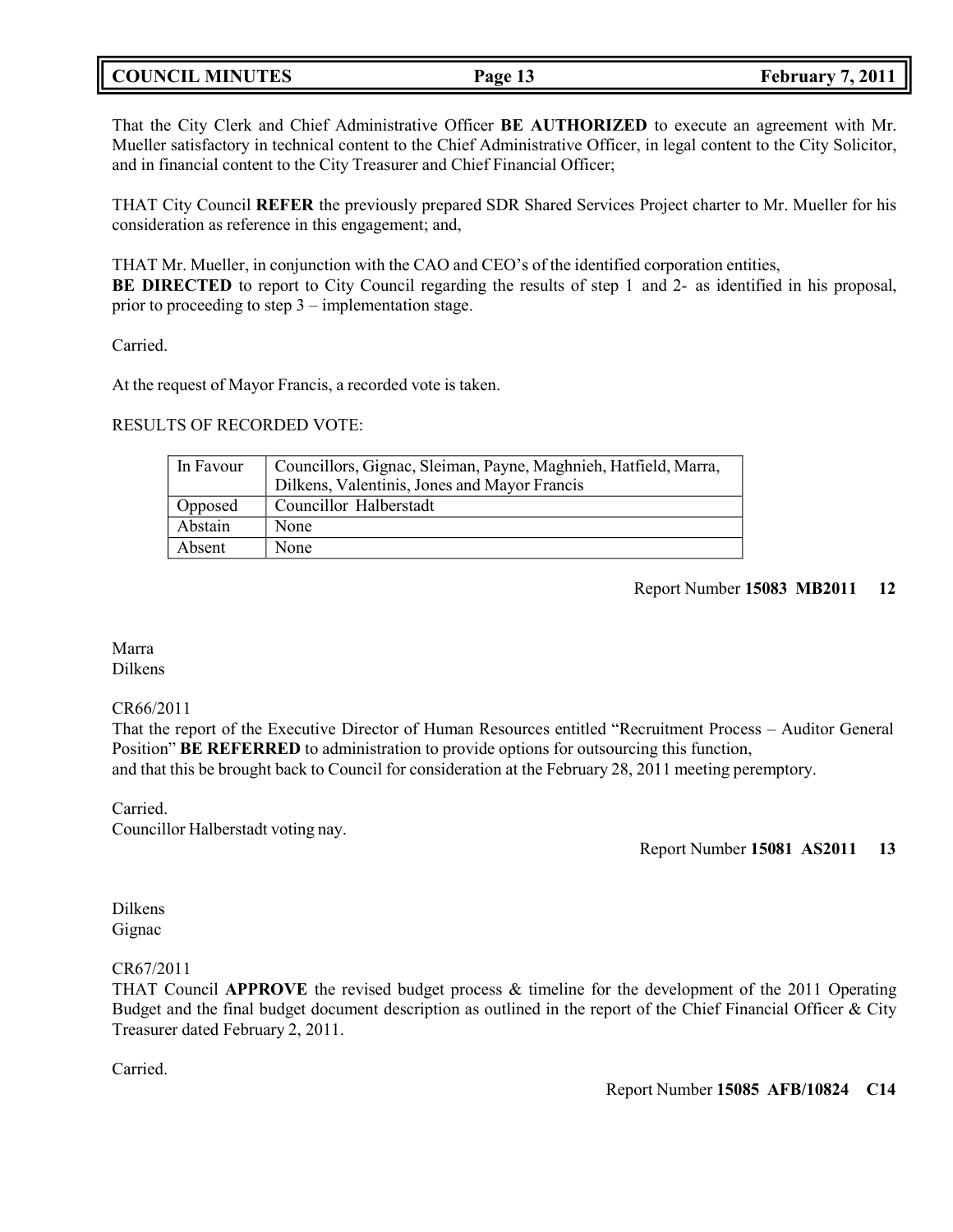**COUNCIL EXECUTE: Page 14 February 7, 2011** 

**ADOPTED** by Council at its meeting held February 7, 2011 [**M39-2011**] VC/bm

# **SPECIAL MEETING OF COUNCIL – IN CAMERA February 7, 2011**

## **Meeting called to order at: 9:29 p.m.**

## **Members in Attendance:**

Mayor E. Francis Councillor D. Dilkens Councillor R. Jones Councillor A. **Halberstadt** Councillor F. Valentinis Councillor B. Marra Councillor P. Hatfield Councillor J. Gignac Councillor A. Maghnieh Councillor H. Payne Councillor E. Sleiman

## **Also in attendance:**

H. Reidel, Chief Administrative Officer

M. Sonego, City Engineer

M. Nazarewich, Acting City Solicitor

V. Critchley, City Clerk

O. Colucci, Chief Financial Officer

V. Mihalo, Executive Director of Human Resources (Item 1)

**Verbal Motion is presented by Councillor Dilkens, seconded by Councillor Gignac,**

**That Rule 3.3(a) of the** *Procedure By-law, 420-2001 as amended,* **BE WAIVED to allow for the Mayor to call a special meeting without 24 hours notice.**

**Motion Carried.**

**Verbal Motion is presented by Councillor Dilkens seconded by Councillor Gignac, to move in Camera for discussion of the following item(s):**